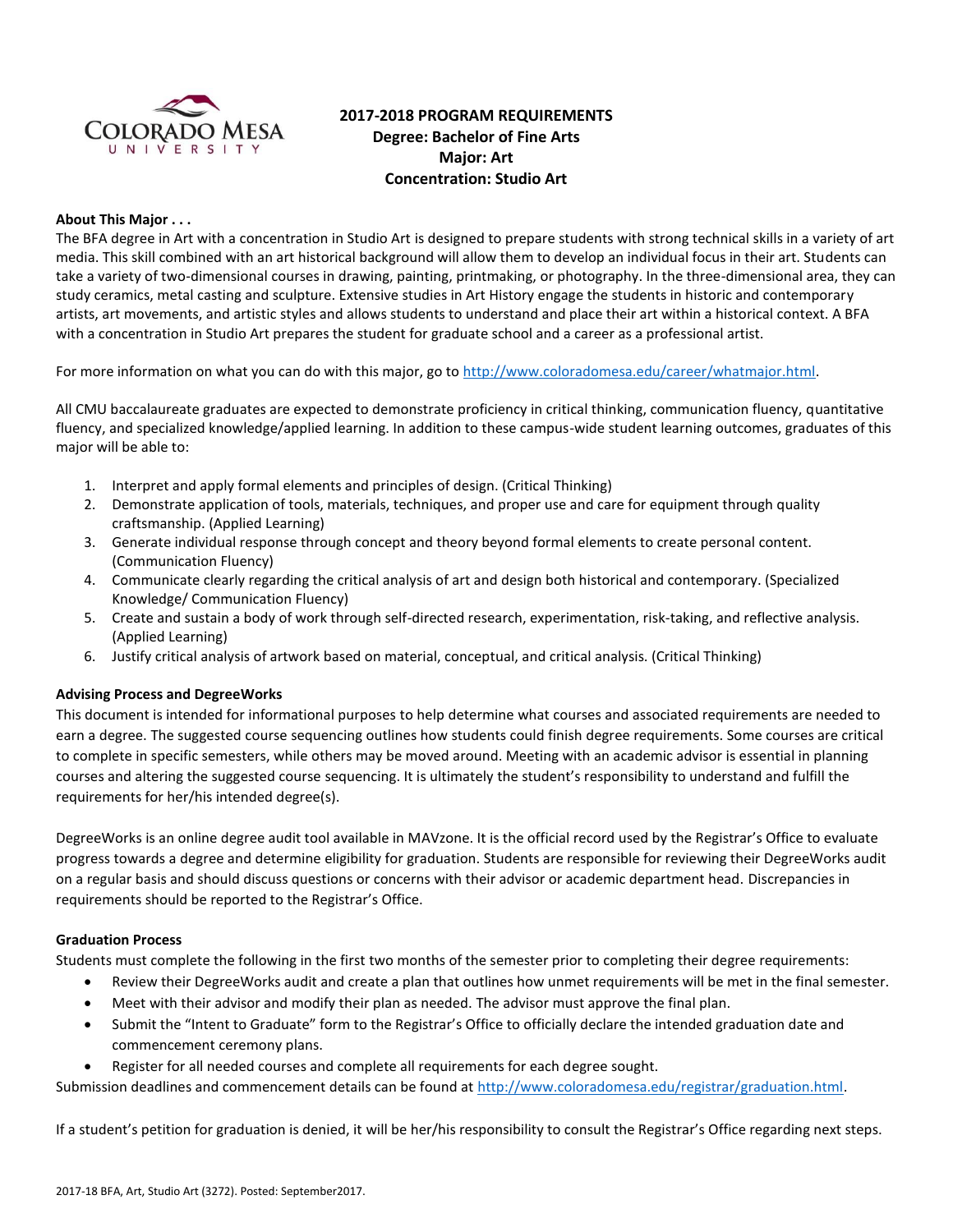# **INSTITUTIONAL DEGREE REQUIREMENTS**

The following institutional degree requirements apply to all CMU baccalaureate degrees. Specific programs may have different requirements that must be met in addition to institutional requirements.

- 120 semester hours minimum.
- Students must complete a minimum of 30 of the last 60 hours of credit at CMU, with at least 15 semester hours in major discipline courses numbered 300 or higher.
- 40 upper-division credits (an alternative credit limit applies to the Bachelor of Applied Science degree).
- 2.00 cumulative GPA or higher in all CMU coursework.
- A course may only be used to fulfill one requirement for each degree/certificate.
- No more than six semester hours of independent study courses can be used toward the degree.
- Non-traditional credit, such as advanced placement, credit by examination, credit for prior learning, cooperative education and internships, cannot exceed 30 semester credit hours for a baccalaureate degree; A maximum of 15 of the 30 credits may be for cooperative education, internships, and practica.
- Pre-collegiate courses (usually numbered below 100) cannot be used for graduation.
- Capstone exit assessment/projects (e.g., Major Field Achievement Test) requirements are identified under Program-Specific Degree Requirements.
- The Catalog Year determines which program sheet and degree requirements a student must fulfill in order to graduate. Visit with your advisor or academic department to determine which catalog year and program requirements you should follow.
- See "Requirements for Undergraduate Degrees and Certificates" in the catalog for a complete list of graduation requirements.

# **PROGRAM-SPECIFIC DEGREE REQUIREMENTS**

- 3.00 cumulative GPA or higher in all 200-, 300-, and 400-level Studio Art major courses.
- Minimum grade of "C" in all 200-, 300-, and 400-level Studio Art major courses.
- No more than 6 semester hours of independent study courses can be used toward the degree.
- Special requirements for admission into the Studio Art program: Every student who is a sophomore in academic standing, or a transfer student with 60 credits or more (including students transferring into a Studio Art emphasis from K-12 Teaching, Graphic Design, or Art History) must satisfy the following requirements:
	- 1. Completion of ARTE 294 Sophomore Seminar with grade of "B" or better.
	- 2. Completion of Art Foundation Courses ARTE 101, 102, 118, 119 and ARTS 151, 152, with a grade of "B" or better.
	- 3. Maintain a cumulative GPA of 3.00 or higher in all 200-, 300-, and 400-level Studio Art major courses.
	- 4. Successful completion of Art entrance exam with a minimum of 80%.
	- 5. Completion of all 200-, 300-, and 400-level Studio Art major courses with a grade of "C" or better.
- Additional fees are required throughout the studio art program for materials.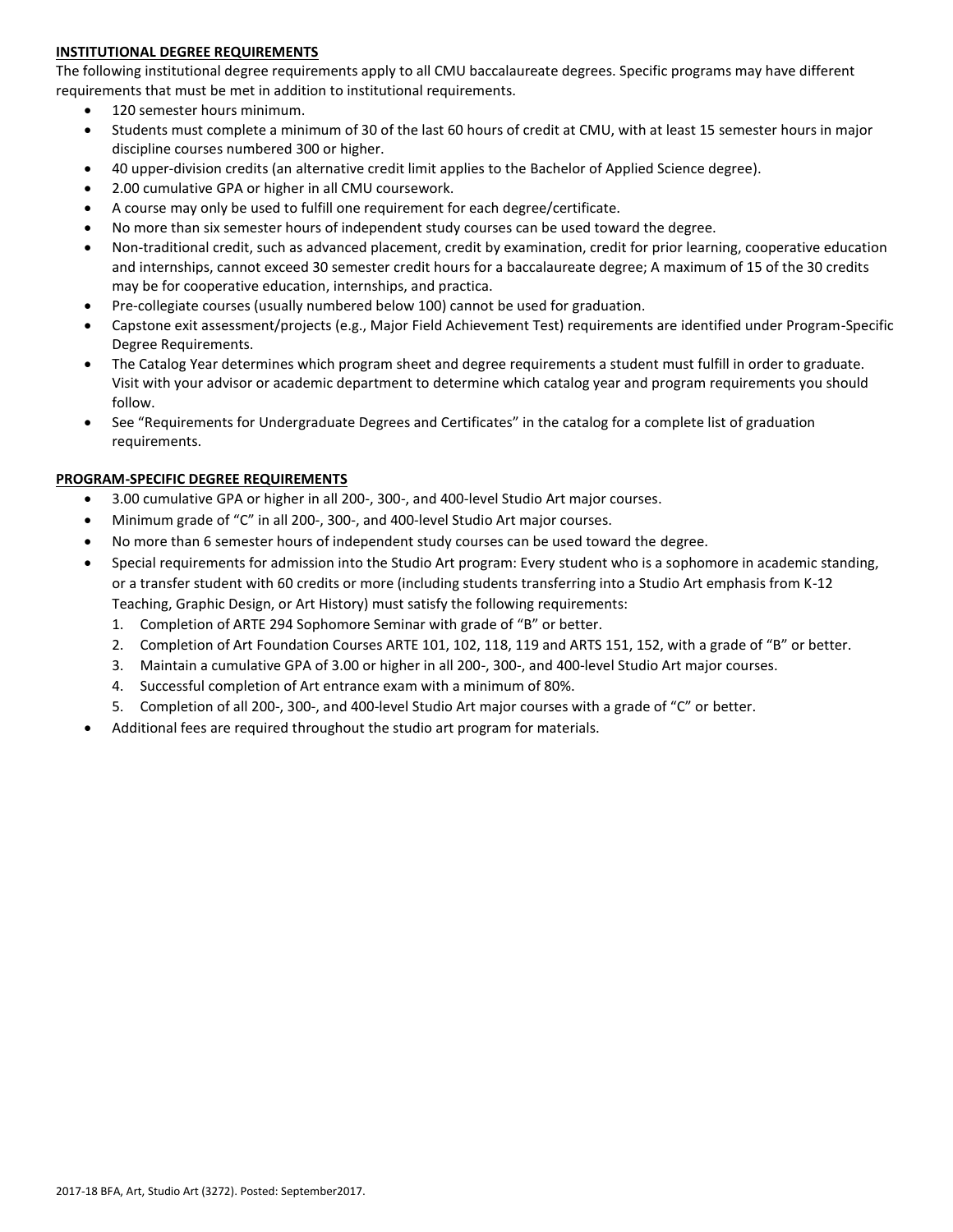# **ESSENTIAL LEARNING REQUIREMENTS** (31 semester hours)

See the current catalog for a list of courses that fulfill the requirements below. If a course is an Essential Learning option and a requirement for your major, you must use it to fulfill the major requirement and make a different selection for the Essential Learning requirement.

**English** (6 semester hours, must receive a grade of "C" or better and must be completed by the time the student has 60 semester hours.)

- ENGL 111 English Composition (3)
- $\Box$  ENGL 112 English Composition (3)

**Mathematics** (3 semester hours, must receive a grade of "C" or better, must be completed by the time the student has 60 semester hours.)

MATH 110 - College Mathematics (3) or higher

### **Humanities** (3 semester hours)

 $\Box$  Select one Humanities course (3)

### **Social and Behavioral Sciences** (6 semester hours)

- $\Box$  Select one Social and Behavioral Sciences course (3)
- $\Box$  Select one Social and Behavioral Sciences course (3)

# **Natural Sciences** (7 semester hours, one course must include a lab)

- $\square$  Select one Natural Sciences course (3)
- $\Box$  Select one Natural Sciences course with a lab (4)

# **History** (3 semester hours)

 $\Box$  Select one History course (3)

# **Fine Arts** (3 semester hours)

 $\Box$  Select one Fine Arts course (3)

### **OTHER LOWER-DIVISION REQUIREMENTS**

**Wellness Requirement** (2 semester hours)

- $\Box$  KINE 100 Health and Wellness (1)
- $\Box$  Select one Activity course (1)

# **Essential Learning Capstone** (4 semester hours)

Essential Learning Capstone must be taken after completion of the Essential Learning English and Mathematics requirements, and when a student has earned between 45 and 75 hours.

- ESSL 290 Maverick Milestone (3)
- $\square$  ESSL 200 Essential Speech (1)

**FOUNDATION COURSES** (18 semester hours, must pass all courses with a grade of "B" or better.)

- ARTE 101 Two-Dimensional Design (3)
- ARTE 102 Three-Dimensional Design (3)
- $\Box$  ARTE 118 History of Art, Prehistory to Renaissance (3)
- $\Box$  ARTE 119 History of Art, Renaissance to Present (3)
- $\Box$  ARTS 151 Foundation Drawing I (3)
- ARTS 152 Foundation Drawing II (3)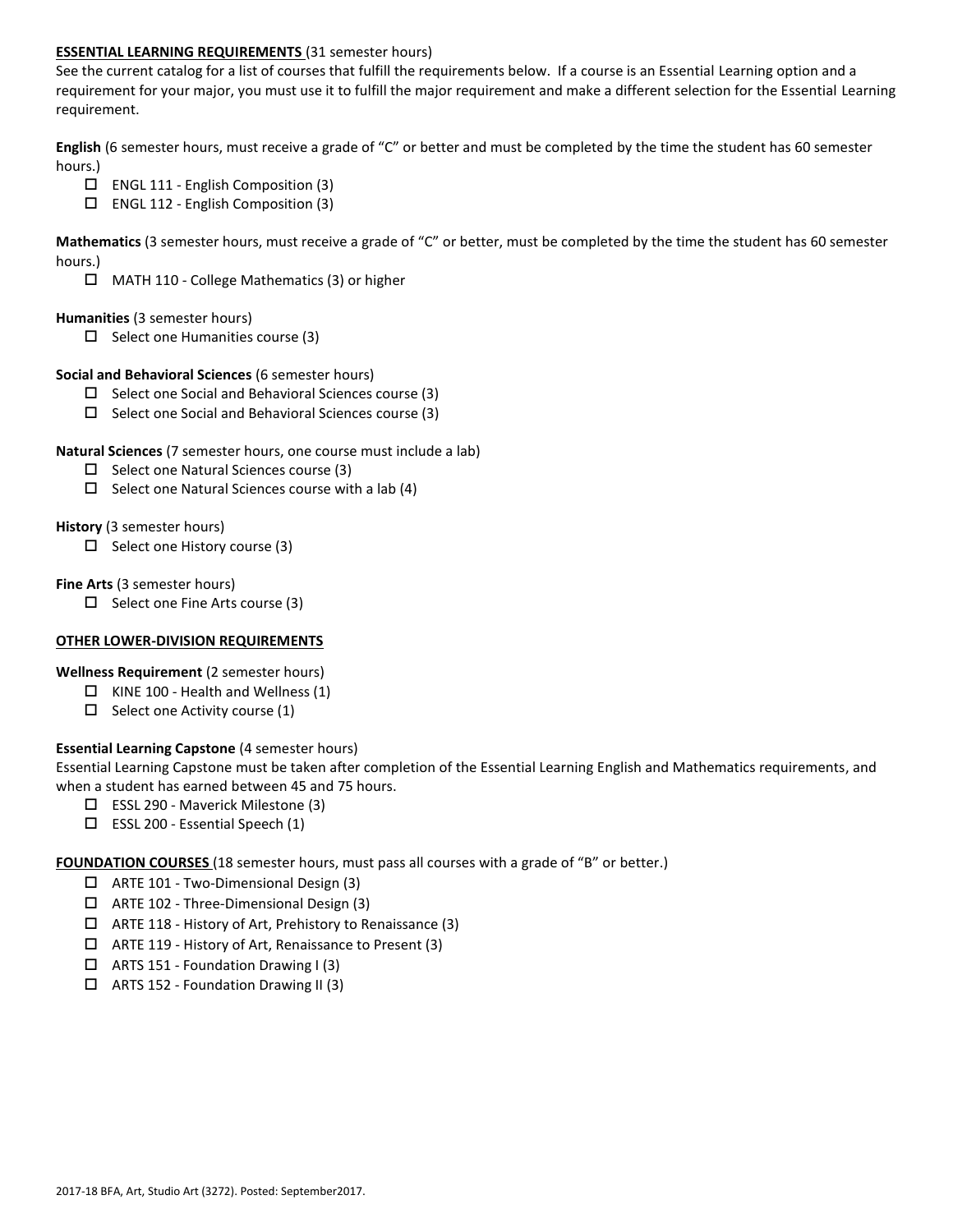**BFA: ART, STUDIO ART REQUIREMENTS** (57 semester hours, must pass all courses with a grade of "C" or higher, unless otherwise noted.)

### **Art History 200-Level** (3 semester hours)

ARTH 220 - History of Modern Art (3)

#### **Art History Upper Division** (6 semester hours of ARTH, 300- or 400-Level)

 $\Box$   $\underline{\hspace{1cm}}$   $\underline{\hspace{1cm}}$   $\underline{\hspace{1cm}}$   $\underline{\hspace{1cm}}$   $\overline{\hspace{1cm}}$   $\overline{\hspace{1cm}}$   $\overline{\hspace{1cm}}$   $\overline{\hspace{1cm}}$   $\overline{\hspace{1cm}}$   $\overline{\hspace{1cm}}$   $\overline{\hspace{1cm}}$   $\overline{\hspace{1cm}}$   $\overline{\hspace{1cm}}$   $\overline{\hspace{1cm}}$   $\overline{\hspace{1cm}}$   $\overline{\hspace{1cm}}$   $\overline{\hspace{1$  $\Box$  , and the contract of the contract of the contract of the contract of the contract of the contract of the contract of the contract of the contract of the contract of the contract of the contract of the contract of th

#### **Art Studio 200-Level** (15 semester hours)

- ARTS 251 Life Drawing (3)
- $\Box$  ARTS 274 Printmaking: Intaglio and Relief (3)
- $\square$  Select one of the following courses:
	- ARTS 241 Beginning Hand Building (3)
- ARTS 242 Beginning Wheel Throwing (3)
- ARTS 291 Painting I: Intro to Painting (3)
- $\Box$  ARTT 270 Sculpture I (3)

#### **Professional Practice** (6 semester hours)

- ARTE 294 Sophomore Seminar (3); must earn a grade of "B" or higher
- ARTE 494 Senior Seminar and Portfolio (3)

#### **Art Studio 300-Level** (15 semester hours of ARTS or ARTT 300-Level courses)

| _____    |  |
|----------|--|
|          |  |
| ________ |  |
|          |  |
|          |  |

#### **Art Studio 400-Level** (12 semester hours of ARTS or ARTT 400-Level courses)

**GENERAL ELECTIVES** (All college level courses appearing on your final transcript, not listed above that will bring your total semester hours to 120 hours, including 40 upper division hours. 8 semester hours, at least 4 of which must be upper division.)

| _________ |
|-----------|
|           |
|           |
| ________  |